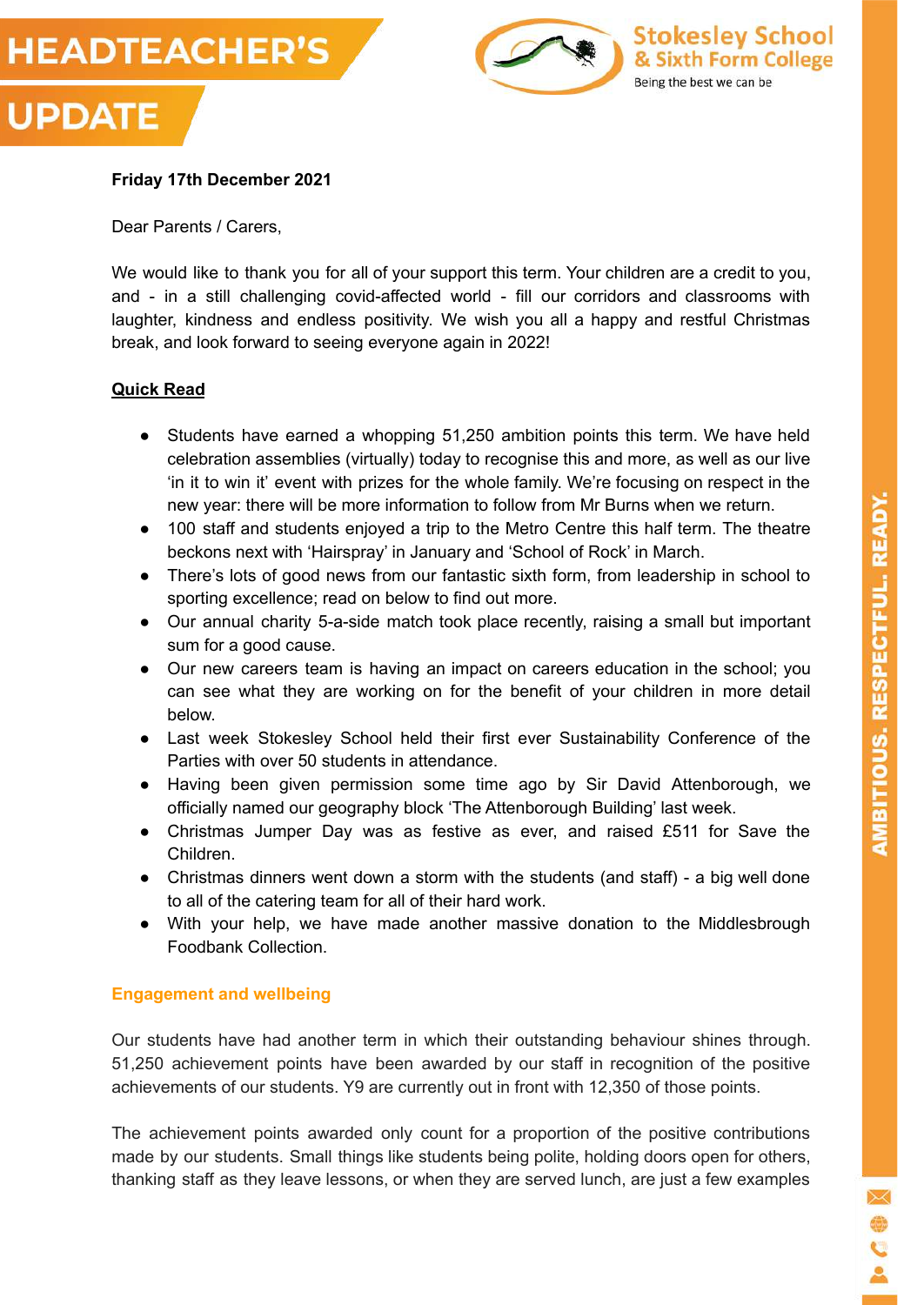# **HEADTEACHER'S UPDATE**





As you know, we are celebrating excellent behaviour and attendance this week with our achievement assemblies and 'in it to win it' prize draw today. After Christmas we are having a focus on being respectful, one of our core values, and Mr Burns will be writing to you in January to tell you a little bit more about that important initiative.

# **Social enrichment trip**

A hundred staff and students enjoyed the second social enrichment trip of the year with a Christmas shopping trip to the Metrocentre. Primark was raided, gifts were bought and it was great to see students socialising. Their behaviour was exemplary and they were a credit to the school. All staff agreed that it was a pleasure to be involved.

Theatre trips are already booked for next term with 'Hairspray' in January and 'School of Rock' in March.

## **Sixth Form News**

Now that some school-based COVID restrictions are no longer in place, it has been fantastic to witness so many of our sixth form students embracing the opportunities to develop their leadership and teamwork skills whilst supporting our younger students in their lessons. They have brought kindness, compassion and leadership and have shown our younger students what it means to be a leader in sixth form, whilst providing invaluable support to our teachers. The younger students look up to them and value their input to their lessons.

Fewer COVID restrictions have also meant that we have expanded the opportunities for our sixth form to join clubs, or even start their own. We now have well-attended clubs for 'Dungeons and Dragons' enthusiasts and our Y12 students are running a Japanese club!

This term has seen the start of a 6th form medicine club run by Y13 students, Anna Morris, Ed Jeal, Saira Akram, Jack Dixon, Ella Carr-Smith and Ben Barker. The students have learned about medical ethics and led discussions with interested Y12 students about how these impact upon a whole range of current health issues. The Y12 students were so enthused that they took over for one session, presenting a case themselves. Students also enjoyed taking part in a series of role play scenarios designed by Y12 students, where lower school students played the parts of patients and relatives and Y13 students practised breaking bad news to them. This was a great experience for all concerned. Y13 students have also had the opportunity to take part in mock medical school interviews with a doctor where they all received detailed feedback in preparation for their real interviews which are taking place soon. We wish them all the best of luck.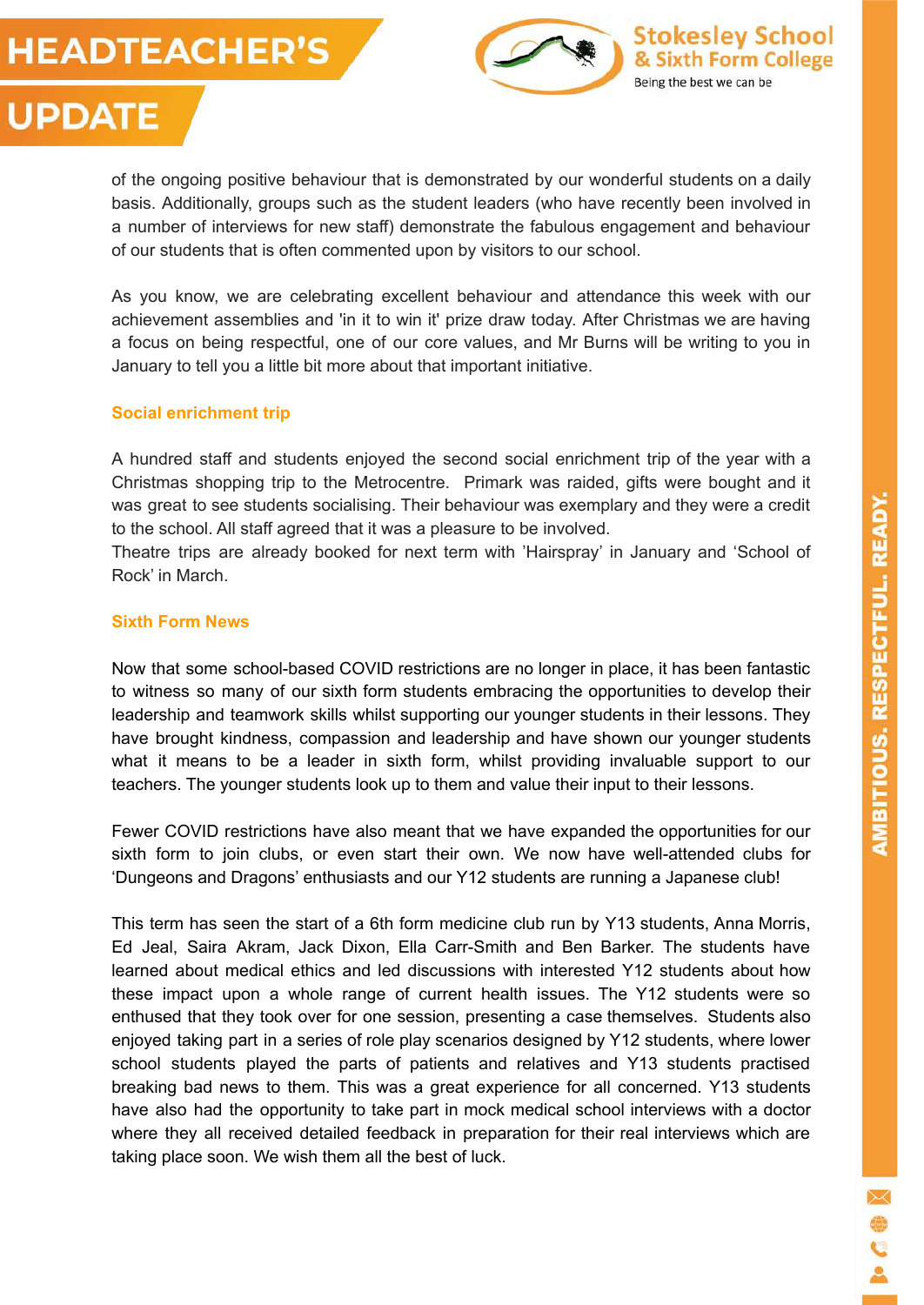



This term, Anna Morris in Y13 competed in the Yorkshire Regional Biathlon in Hull. Anna came first in her age group and as a result, has qualified for the British Schools Modern Biathlon in March 2022 in Bath. She has also qualified for The British Modern Biathlon championships in February 2022. The event involves a 1600m run and 200m swim.

We have a talented judoka, Joe Kirk, in our sixth form who has qualified for a place on the Diploma and Sporting Excellency Programme and still manages to study for his 3 demanding A levels. Good luck to Joe in the upcoming Scottish Championships.

We look forward to an exciting 2022 with our brilliant sixth formers who are ambassadors and role models for us all.

#### **Charity 5-a-side match**

The annual Y10 charity 5-a-side took place this week, with 10-Demeter taking home the trophy for the 4th year in a row. The undefeated side took a 1-0 win in the final despite a spirited effort from 10-Hera in the decider. The students raised £50.25 for 2 charities, Cancer Research UK and Dementia UK and great fun was had by all!

#### **Careers Update**

In November, we employed a new Careers Adviser at Stokesley School, Marissa Stirling. Mrs Stirling has a wealth of experience in industry, and has knowledge of recruitment and selection processes, as well as apprenticeships. This will really help to support our students. We also recruited a new Careers & Sixth Form Administrator, Faye Perry. Mrs Perry has experience in the NHS which will also help to support and advise students. Both staff are having a very positive impact on our students already.

The Careers Team are working hard to meet the Gatsby Benchmarks for good careers guidance and you can find out more about what these benchmarks are by following this link, should you be interested.

<https://www.gatsby.org.uk/education/focus-areas/good-career-guidance>

Recently we had the Aircraft Challenge (STEM event) for Year 9 students which was delivered by The Smallpeice trust and mentioned in the last newsletter. This was organised by Mrs Hope, Head of Physics, and was a great example of how Stokesley School delivers 'Careers in the Curriculum'.

A major focus at the moment is support for Year 11 students, which includes Post-16 options and personal guidance. We are working closely with Post-16 providers to ensure students have all the information they need to make choices for next year and beyond.

Work Experience for Year 12 students will take place in July 2022 (w/c 4th July). This has been launched to students and placement matching has started.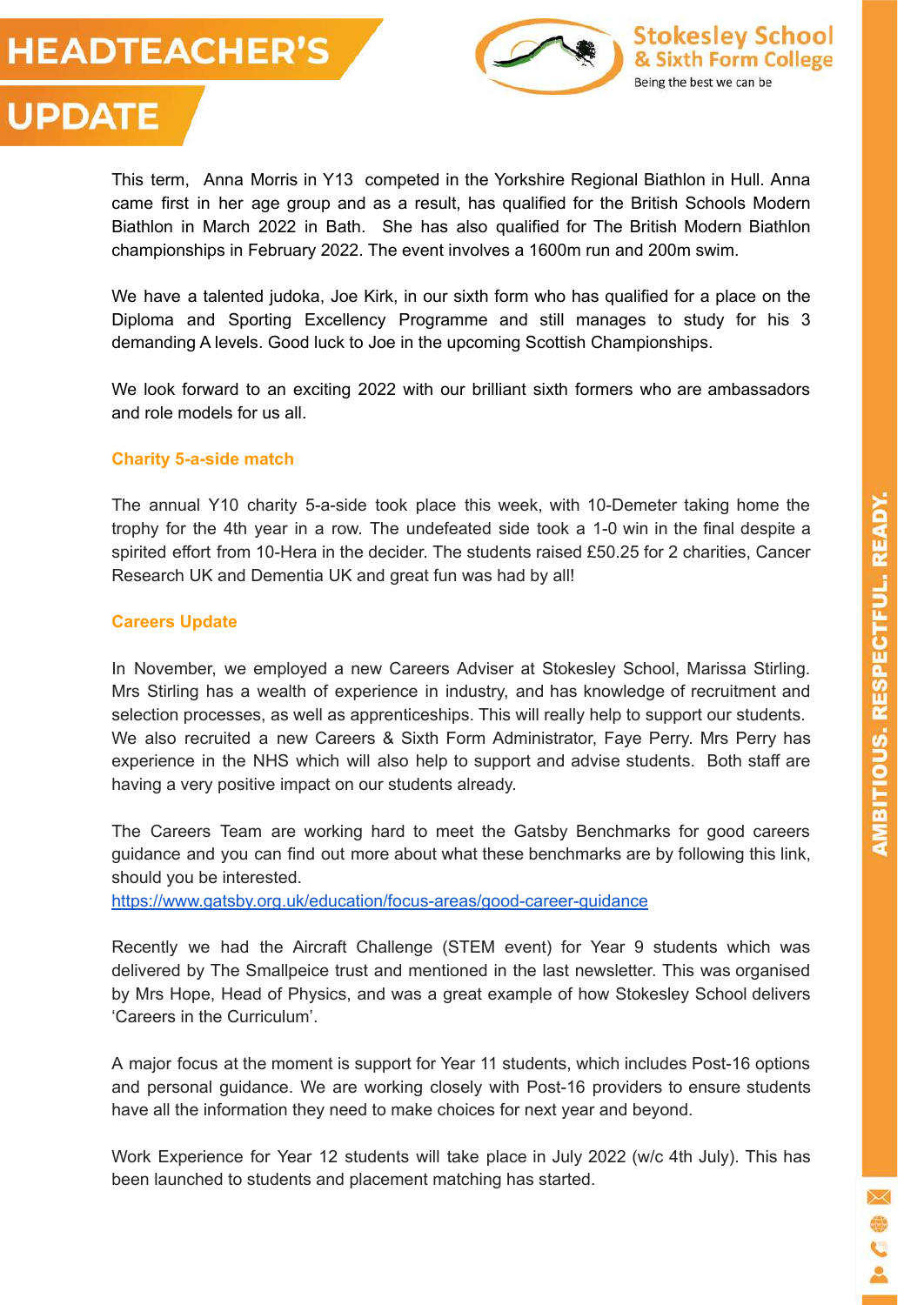



We will also be involved in the Rotary Club Technology tournament next year, and this is being organised for March 2022. There are also plans in place for National Careers Week (w/c 7th March) to support activities and encounters with employers for students. Please look out for our updates in the LIFE newsletter which is regularly shared with your child and on the school website.

Finally, discussions are taking place with specific industry leaders for careers talks to students in 2022 which will provide students with local labour market information.

## **Sustainability Conference**

Last week Stokesley School held our first ever sustainability Conference of the Parties with over 50 students in attendance. They used the UN sustainable development goals to structure the conference and students who attended spoke about what they have learnt in lessons or developed in extra curricular clubs. They then created their own sustainability statements of intent that they will work on for the next year before SSSCOP 2 in 2022!



# **The Attenborough Building**

With permission from the great man himself, our Head Boy and Head Girl revealed the new name for the geography and art block, 'The Attenborough Building', due to the tireless work he has done for the sustainability cause in his lifetime. We will be proudly displaying Sir David Attenborough's letter and signed photograph within the building.

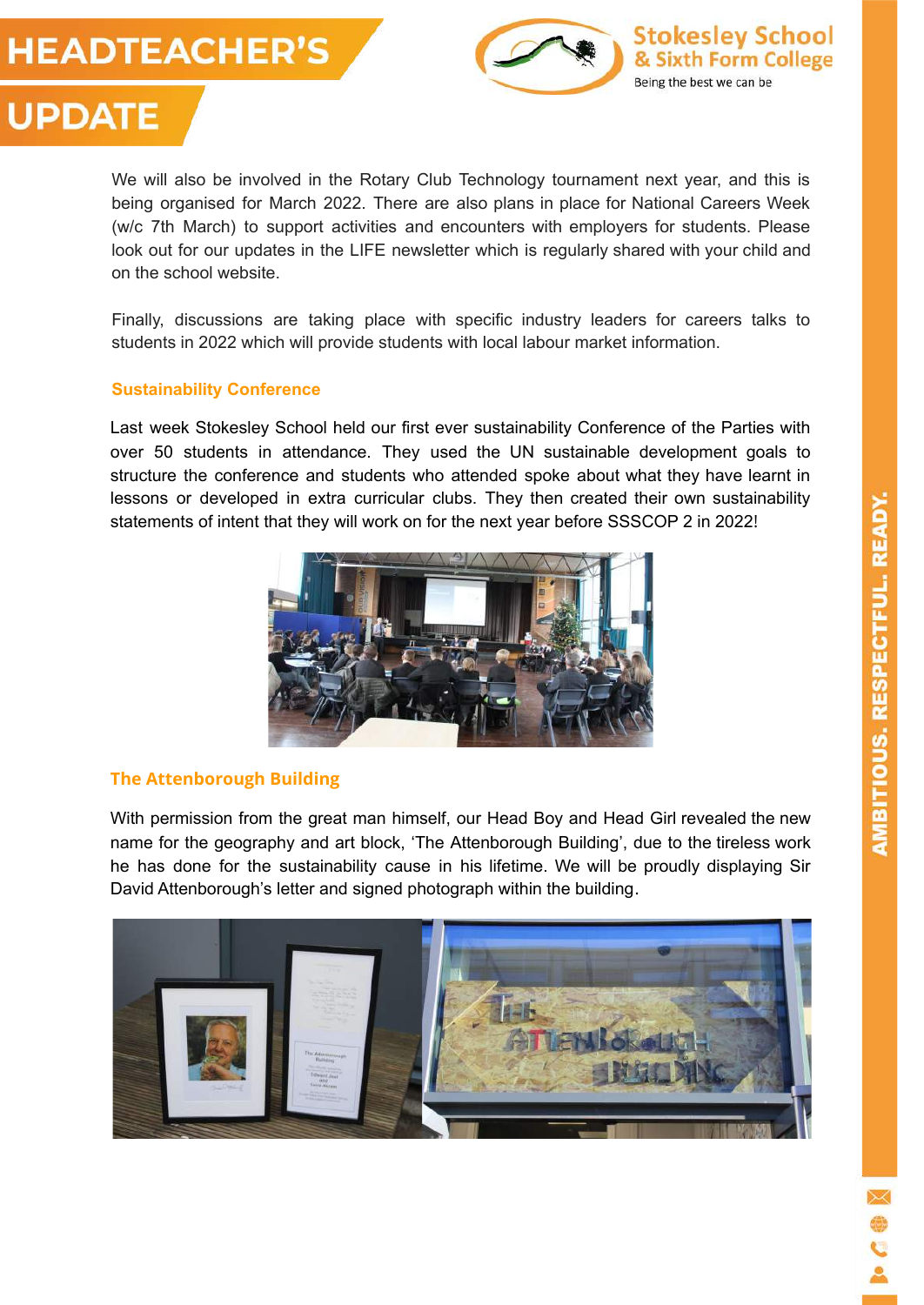



# **Christmas Jumpers**

We loved seeing the students (and staff) in their festive Christmas jumpers last Friday, raising a total of £511 for Save The Children. Here are just a few of our favourites…



#### **Christmas dinner**

Christmas dinners were served to students in Years 7, 10 and 11 last week, and Years 8, 9 and VI Form this week, and it was an absolute treat! Thanks go to our catering team for doing such a great job.